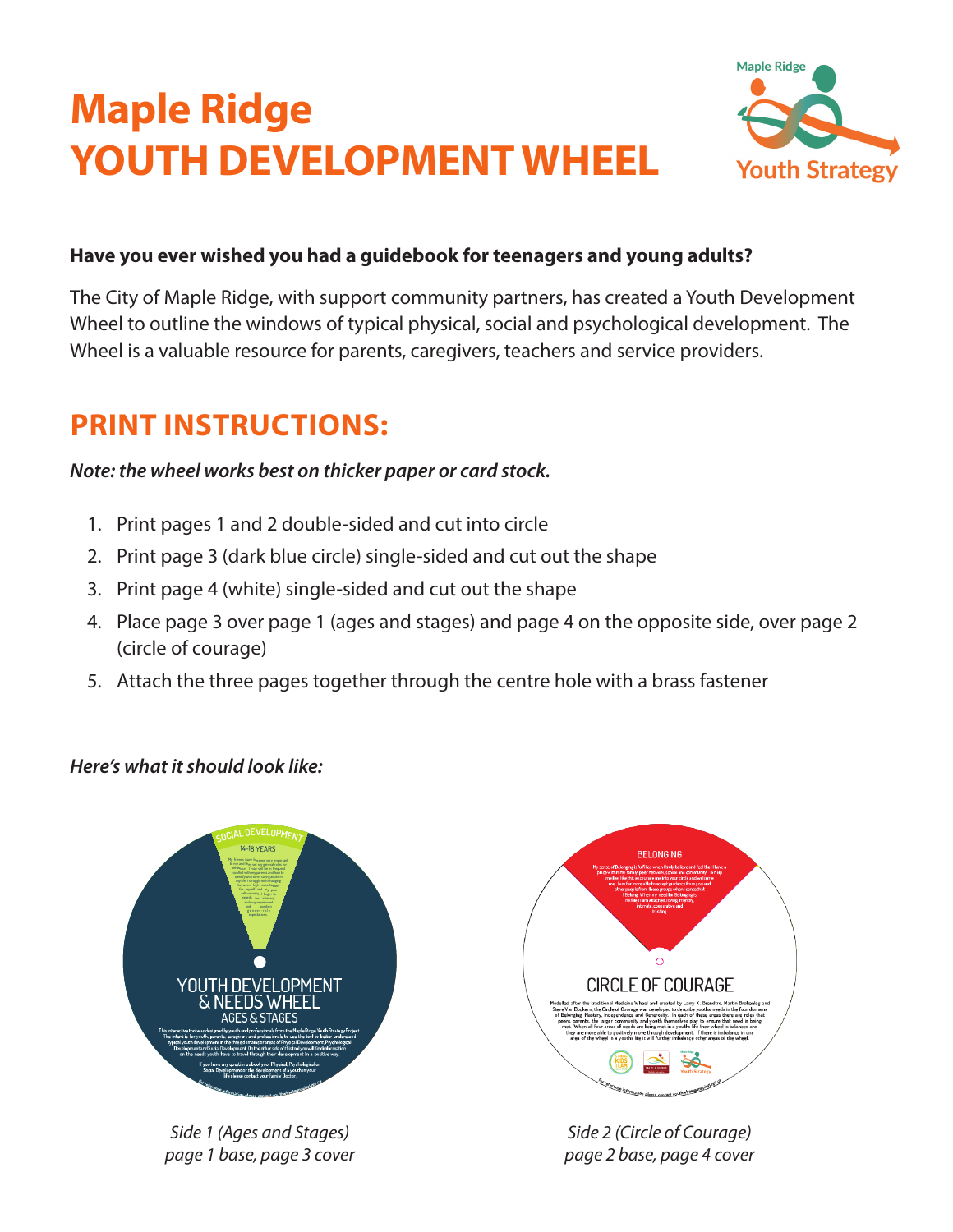### **Page 1 (Ages & Stages base layer)**

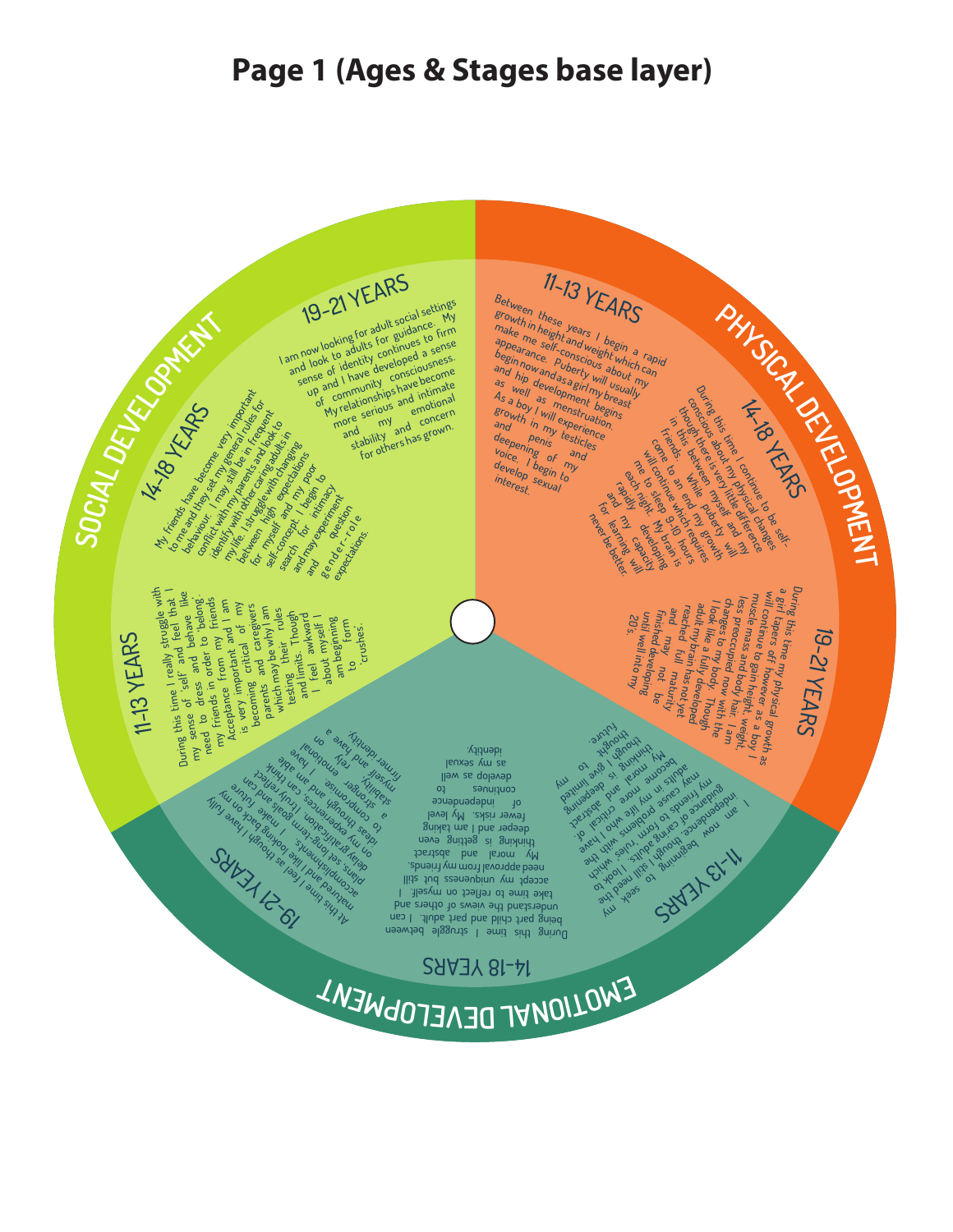#### **Page 2 (Circle of Courage base layer)**

#### BELONGING

My sense of Belonging is fulfilled when I truly believe and feel that I have a place within my family, peer network, school and community. To help me feel like this encourage me into your circle and welcome me. I am far more able to accept guidance from you and other people from these groups when I sense that I Belong. When my need for Belonging is fulfilled I am attached, loving, friendly, intimate, cooperative and trusting.

My sense of Generosity is fulfilled when I am able to put the needs of others Yy sense of Generosity is fulfilled when I am able to put the needs of others before my own and show that I am truly unselfish. To help me build before my own and show that I am truly unselfish. To help me build my Generosity model your ability to contribute to others so that my Generosity model your ability to contribute to others so that I will value and take responsibility for the wellbeing of all I will value and take responsibility for the wellbeing of all members of the community, not just my own. members of the community, not just my own.

GENEROSITY

**GENEROSIT** 

My sense of Mastery is fulfilled through opportunities to build my<br>competence. To help me build my Mastery offer me opportunities competence. To help me build my Mastery offer me opportunities My sense of Mastery is fulfilled through opportunities to build my to take on new tasks and let me succeed through my own tria to take on new tasks and let me succeed through my own trial and error. Whenever I Master a new skill I feel motivated and error. Whenever I Master a new skill I feel motivated to achieve more and am proud of the social praise to achieve more and am proud of the social praise and inner satisfaction I receive. When my and inner satisfaction I receive. When my need for Mastery is fulfilled I am a high need for Mastery is fulfilled I am a high achiever, successful, creative, achiever, successful, creative, motivated, persistent motivated, persistent, competent and competent and a problem

solver.

My sense of Independence is fulfilled first by learning to be dependent on the people who care for and about me. To help me build my Independence slowly offer me opportunities to make my own decisions, work out problems and choose for myself. When my need for Independence is fulfilled I am a leader, autonomous, confident, assertive, responsible, selfdisciplined and I have inner control.

INDEPENDENCE

MASTERY MASTERY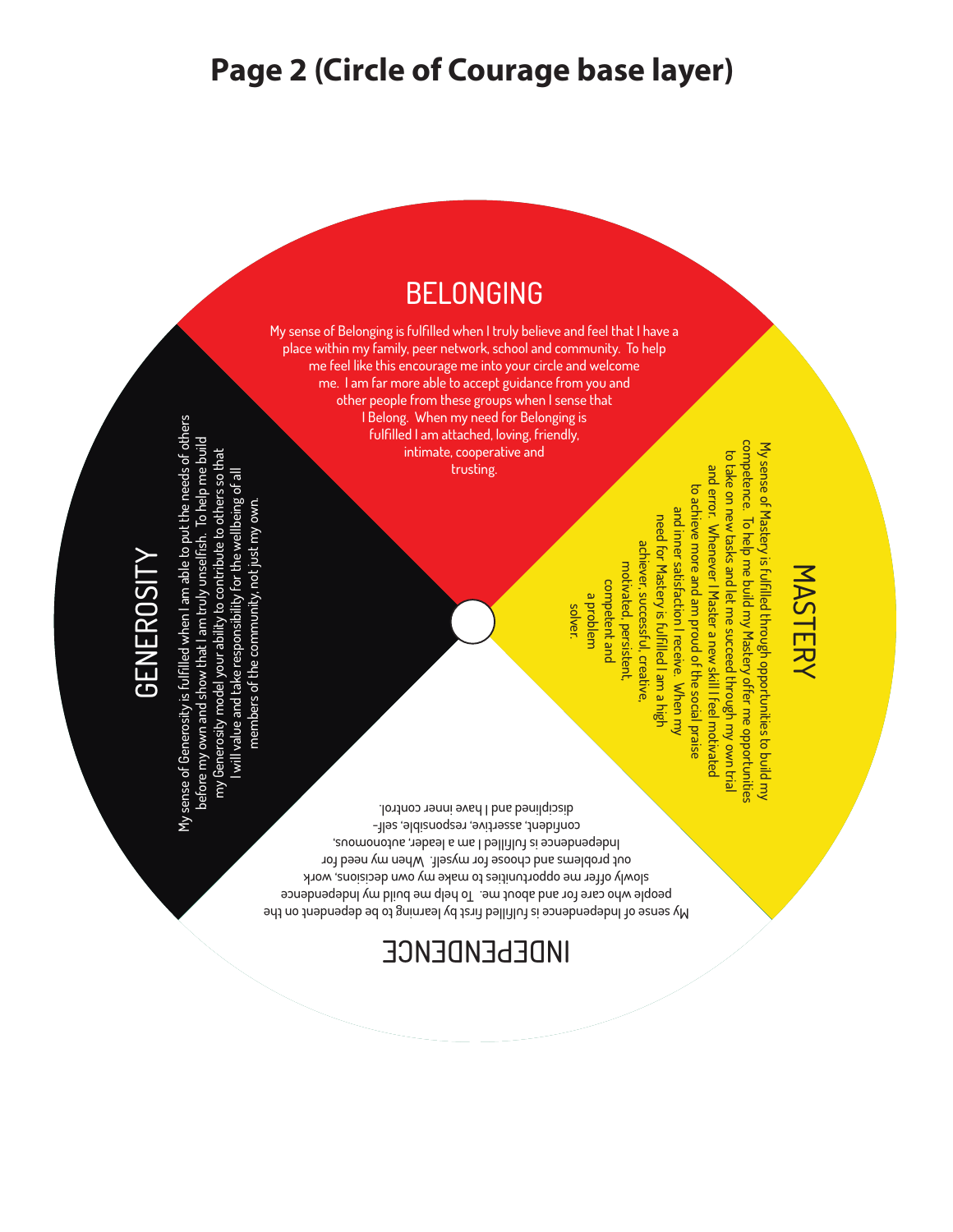# YOUTH DEVELOPMENT & NEEDS WHEEL AGES & STAGES

This interactive tool was designed by youth and professionals from the Maple Ridge Youth Strategy Project. The intent is for youth, parents, caregivers and professionals to use the tool to better understand typical youth development in the three domains or areas of Physical Development, Psychological Development and Social Development. On the other side of this tool you will find information on the needs youth have to travel through their development in a positive way.

> For reference information please contact youthwheel@mapleridge.ca If you have any questions about your Physical, Psychological or Social Development or the development of a youth in your life please contact your family Doctor.